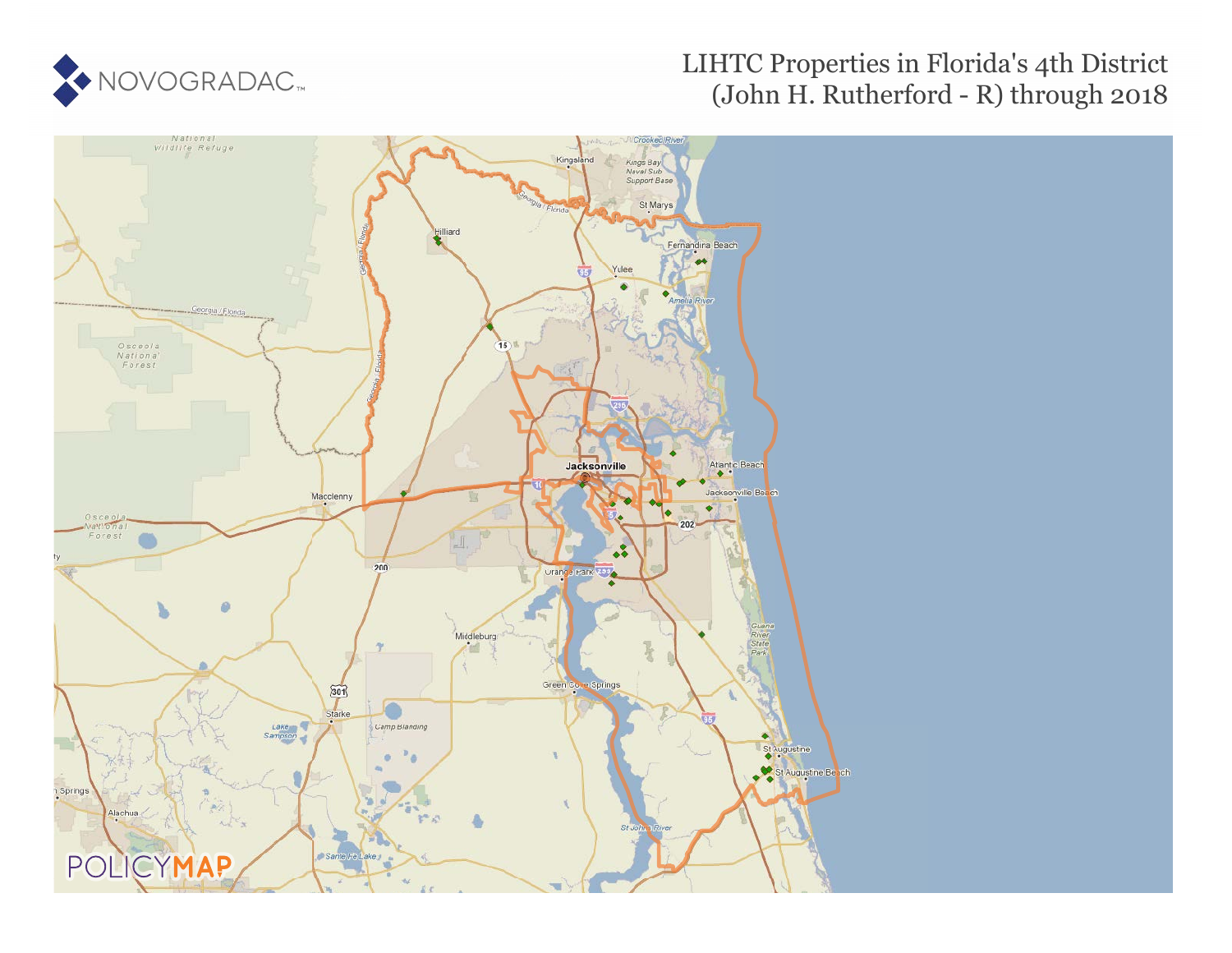| <b>Project Name</b>                     | <b>Address</b>                       | <b>City</b>                                                                       | <b>State</b> | <b>Zip Code</b> | <b>Nonprofit</b><br><b>Sponsor</b> | <b>Allocation</b><br>Year | Annual<br><b>Allocated</b><br><b>Amount</b> | in Service           | <b>Year Placed Construction</b><br><b>Type</b> | <b>Total</b><br><b>Units</b> | Low<br>Income<br><b>Units</b> | <b>Rent or</b><br><b>Income</b><br><b>Ceiling</b> | <b>Credit</b><br><b>Percentag Exempt</b><br>$\bullet$ | Tax-<br><b>Bond</b> | <b>HUD Multi-</b><br>Family<br>Financing/Rent<br>al Assistance |
|-----------------------------------------|--------------------------------------|-----------------------------------------------------------------------------------|--------------|-----------------|------------------------------------|---------------------------|---------------------------------------------|----------------------|------------------------------------------------|------------------------------|-------------------------------|---------------------------------------------------|-------------------------------------------------------|---------------------|----------------------------------------------------------------|
| <b>WOODCREST</b>                        | 110<br>DR                            | WOODCREST STAUGUSTINE FL                                                          |              | 32084           | No                                 | 1998                      | \$0                                         | 1997                 | New Construction                               | 90                           | 88                            |                                                   | 70%<br>present<br>value                               | No                  |                                                                |
| <b>LEIGH MEADOWS</b>                    | 4320<br>SUNBEAM RD                   | JACKSONVILLE FL                                                                   |              | 32257           | No                                 | 1998                      | \$0                                         | 1998                 | New Construction                               | 304                          | 304                           |                                                   | 30%<br>present<br>value                               | Yes                 |                                                                |
| <b>BANYAN BAY</b>                       | $1700$ SAN PABLO RD S                | JACKSONVILLE FL                                                                   |              | 32224           |                                    | 1999                      | \$0                                         | 1998                 | Not Indicated                                  | 336                          | 68                            |                                                   | 30 %<br>present<br>value                              | Yes                 |                                                                |
| COUNTRYSIDE                             | 1105 S 13TH ST                       | FERNANDINA<br>BEACH                                                               | ${\rm FL}$   | 32034           | $\mathbf {No}$                     | 2008                      | \$98,000                                    | 2008                 | Acquisition and<br>Rehab                       | 39                           | 38                            | 60% AMGI                                          | 70%<br>present<br>value                               | No                  |                                                                |
| <b>GREEN ACRES OF</b><br>YULEE          | 280 S US HWY YULEE<br>17             |                                                                                   | FL           | 32097           | $\mathbf{N}\mathbf{o}$             | 1989                      | \$0                                         | Insufficient<br>Data | <b>New Construction</b>                        | 47                           | 47                            |                                                   | Not<br>Indicated                                      |                     |                                                                |
| PINE TERRACE                            | 45153 BROWN CALLAHAN<br><b>ST</b>    |                                                                                   | FL.          | 32011           | No                                 | 2012                      | \$337,000                                   | 2011                 | Acquisition and<br>Rehab                       | 63                           | 63                            | 60% AMGI                                          | 70%<br>present<br>value                               | No                  |                                                                |
| <b>BENNETT CREEK</b>                    |                                      | $6680\,$ BENNETT $\,$ JACKSONVILLE $\,$ FL $\,$ CREEK DR                          |              | 32216           | $\mathbf{N}\mathbf{o}$             | 2013                      | \$334,023                                   | 2012                 | <b>New Construction</b>                        | 264                          | 106                           | 60% AMGI                                          | 30 %<br>present<br>value                              | Yes                 | No                                                             |
| PINE TERRACE III                        | <b>2127 BROWN</b><br><b>ST</b>       | <b>CALLAHAN</b>                                                                   | ${\rm FL}$   | 32011           | No                                 | 1988                      | \$0                                         | Insufficient<br>Data | <b>New Construction</b>                        | 40                           | 40                            |                                                   | Not<br>Indicated                                      |                     |                                                                |
| POST OAK                                | DR                                   | 995 CITRONA FERNANDINA<br><b>BEACH</b>                                            | ${\rm FL}$   | 32034           | No                                 | 1989                      | \$0                                         | Insufficient<br>Data | <b>New Construction</b>                        | 41                           | 41                            |                                                   | Not<br>Indicated                                      |                     |                                                                |
| SANDRIDGE                               | 2021 JASMINE FERNANDINA<br><b>ST</b> | <b>BEACH</b>                                                                      | ${\rm FL}$   | 32034           | $\rm No$                           | 1988                      | \$0                                         | Insufficient<br>Data | <b>New Construction</b>                        | 46                           | 46                            |                                                   | Not<br>Indicated                                      |                     |                                                                |
| YULEE VILLAS II                         | 200 S US HWY YULEE<br>17             |                                                                                   | FL           | 32097           | $\mathbf{N}\mathbf{o}$             | 1987                      | \$0                                         | Insufficient<br>Data | <b>New Construction</b>                        | 32                           | $32\,$                        |                                                   | Not<br>Indicated                                      |                     |                                                                |
| <b>TOWERS OF</b><br><b>JACKSONVILLE</b> |                                      | $\frac{1400 \text{ LEBARON}}{\text{AVENUE}} \text{ JACKSONVILLE} \quad \text{FL}$ |              | 32207           | Yes                                | 2015                      | \$787,009                                   | Insufficient<br>Data | Not Indicated                                  | 194                          | $\bf{0}$                      | 60% AMGI                                          | 30%<br>present<br>value                               |                     |                                                                |
| <b>HILLWOOD POINTE</b>                  | 12021<br>RD                          | MCCORMICK JACKSONVILLE FL                                                         |              | 32225           | No                                 | 1991                      | \$0                                         | 1991                 | <b>New Construction</b>                        | 100                          | 100                           |                                                   | 70%<br>present<br>value                               | No                  |                                                                |

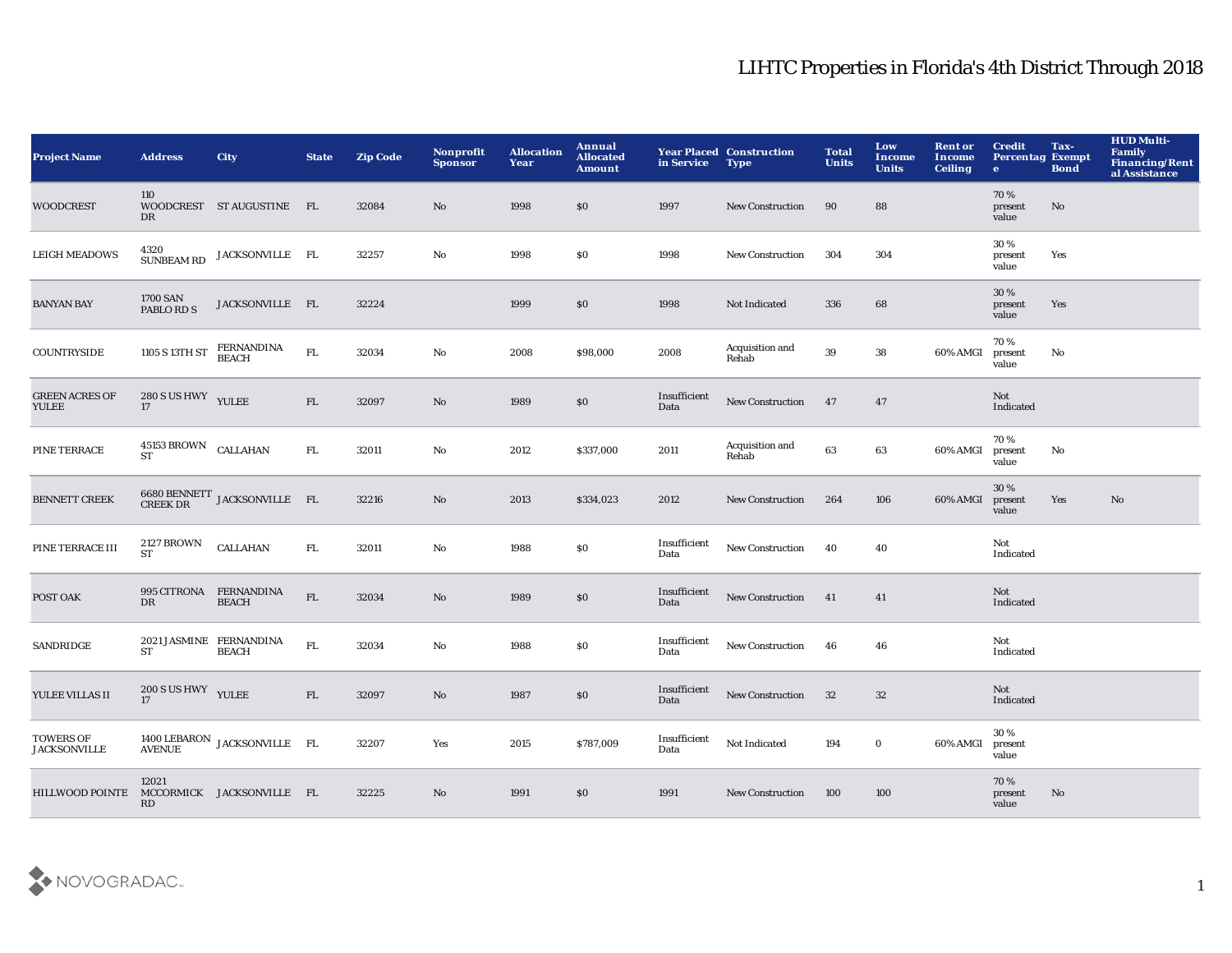| <b>Project Name</b>                                                  | <b>Address</b>                                | <b>City</b>                       | <b>State</b> | <b>Zip Code</b> | Nonprofit<br><b>Sponsor</b> | <b>Allocation</b><br>Year | Annual<br><b>Allocated</b><br><b>Amount</b> | in Service | <b>Year Placed Construction</b><br><b>Type</b> | <b>Total</b><br><b>Units</b> | Low<br>Income<br><b>Units</b> | <b>Rent or</b><br><b>Income</b><br><b>Ceiling</b> | <b>Credit</b><br><b>Percentag Exempt</b><br>$\bullet$ | Tax-<br><b>Bond</b> | <b>HUD Multi-</b><br>Family<br>Financing/Rent<br>al Assistance |
|----------------------------------------------------------------------|-----------------------------------------------|-----------------------------------|--------------|-----------------|-----------------------------|---------------------------|---------------------------------------------|------------|------------------------------------------------|------------------------------|-------------------------------|---------------------------------------------------|-------------------------------------------------------|---------------------|----------------------------------------------------------------|
| ROYAL POINTE APTS                                                    | <b>7507 BEACH</b><br><b>BLVD</b>              | JACKSONVILLE FL                   |              | 32216           | Yes                         | 1990                      | \$0                                         | 1991       | Acquisition and<br>Rehab                       | 190                          | 190                           |                                                   | 70%<br>present<br>value                               | No                  |                                                                |
| SOUTHWOOD APTS                                                       | 4060 BARNES<br>RD                             | JACKSONVILLE FL                   |              | 32207           | $\mathbf{N}\mathbf{o}$      | 1990                      | \$0                                         | 1992       | Acquisition and<br>Rehab                       | 85                           | 84                            |                                                   | 70 %<br>present<br>value                              | No                  |                                                                |
| <b>CANTEBURY OF</b><br><b>HILLIARD</b>                               | 37119<br><b>CANTEBURY</b><br>DR               | HILLIARD                          | FL.          | 32046           |                             | 1994                      | \$0                                         | 1992       | Not Indicated                                  | 36                           | 36                            |                                                   | 70%<br>present<br>value                               | No                  |                                                                |
| BRYANT SINGLETON 28 N WHITNEY ST AUGUSTINE FL<br><b>SHELTON APTS</b> | <b>ST</b>                                     |                                   |              | 32084           | No                          | 1992                      | \$0                                         | 1993       | <b>New Construction</b>                        | 12                           | 12                            |                                                   | 70%<br>present<br>value                               | No                  |                                                                |
| BUCCANEER VILLAS 1100 LIME ST                                        |                                               | <b>FERNANDINA</b><br><b>BEACH</b> | ${\rm FL}$   | 32034           | No                          | 1993                      | \$0                                         | 1993       | Acquisition and<br>Rehab                       | 48                           | 46                            |                                                   | 70%<br>present<br>value                               | No                  |                                                                |
| ARC VILLAGE                                                          | <b>3675 KIRBO</b><br><b>WAY</b>               | JACKSONVILLE FL                   |              | 32224           | Yes                         | 2013                      | \$1,142,747                                 | 2016       | New Construction                               | 122                          | 122                           | 60% AMGI                                          | 70%<br>present<br>value                               | No                  |                                                                |
| <b>SOUTHERN VILLAS</b>                                               | 52 SUNRISE<br><b>BOULEVARD</b>                | ST AUGUSTINE FL                   |              | 32084           | $\rm No$                    | 2014                      | \$365,009                                   | 2018       | Not Indicated                                  | 60                           | $\mathbf 0$                   | 60% AMGI                                          | 70%<br>present<br>value                               |                     |                                                                |
| <b>BALDWIN VILLAGE</b>                                               | 110<br>HIGGINBOTHA BALDWIN<br><b>M STREET</b> |                                   | FL           | 32234           | No                          | 2015                      | \$91,200                                    | 2019       | Not Indicated                                  | 38                           | $\mathbf 0$                   | 60% AMGI                                          | 30%<br>present<br>value                               |                     |                                                                |
| <b>CANTEBURY APTS</b>                                                | 405 OXFORD<br><b>ST</b>                       | HILLIARD                          | FL.          |                 | No                          | 1992                      | <b>SO</b>                                   | 1994       | Acquisition and<br>Rehab                       | 35                           | 35                            |                                                   | 30%<br>present<br>value                               | No                  |                                                                |
| TIMBERWOOD<br>TRACE                                                  | 12250<br><b>ATLANTIC</b><br><b>BLVD</b>       | JACKSONVILLE FL                   |              | 32225           | $\rm No$                    | 1993                      | \$0                                         | 1994       | <b>New Construction</b>                        | 224                          | 224                           |                                                   | 70%<br>present<br>value                               | No                  |                                                                |
| <b>HUGUENOT</b><br><b>HARBOUR</b>                                    | 600 GUNBY<br>$_{\rm CIR}$                     | ST AUGUSTINE FL                   |              | 32084           |                             | 1995                      | \$0                                         | 1995       | Not Indicated                                  | 34                           | 34                            |                                                   | 70 %<br>present<br>value                              | No                  |                                                                |
| SPINNAKER REACH                                                      | 3875 SAN<br>PABLO RD S                        | JACKSONVILLE FL                   |              | 32224           |                             | 1997                      | \$0                                         | 1996       | Not Indicated                                  | 288                          | 288                           |                                                   | 70%<br>present<br>value                               | No                  |                                                                |
| <b>MANDARIN ARMS</b>                                                 | <b>11648 PINE</b><br><b>ACRES RD</b>          | JACKSONVILLE FL                   |              | 32223           | No                          | 1997                      | <b>SO</b>                                   | 1997       | Acquisition and<br>Rehab                       | 52                           | 52                            |                                                   | 70%<br>present<br>value                               | No                  |                                                                |

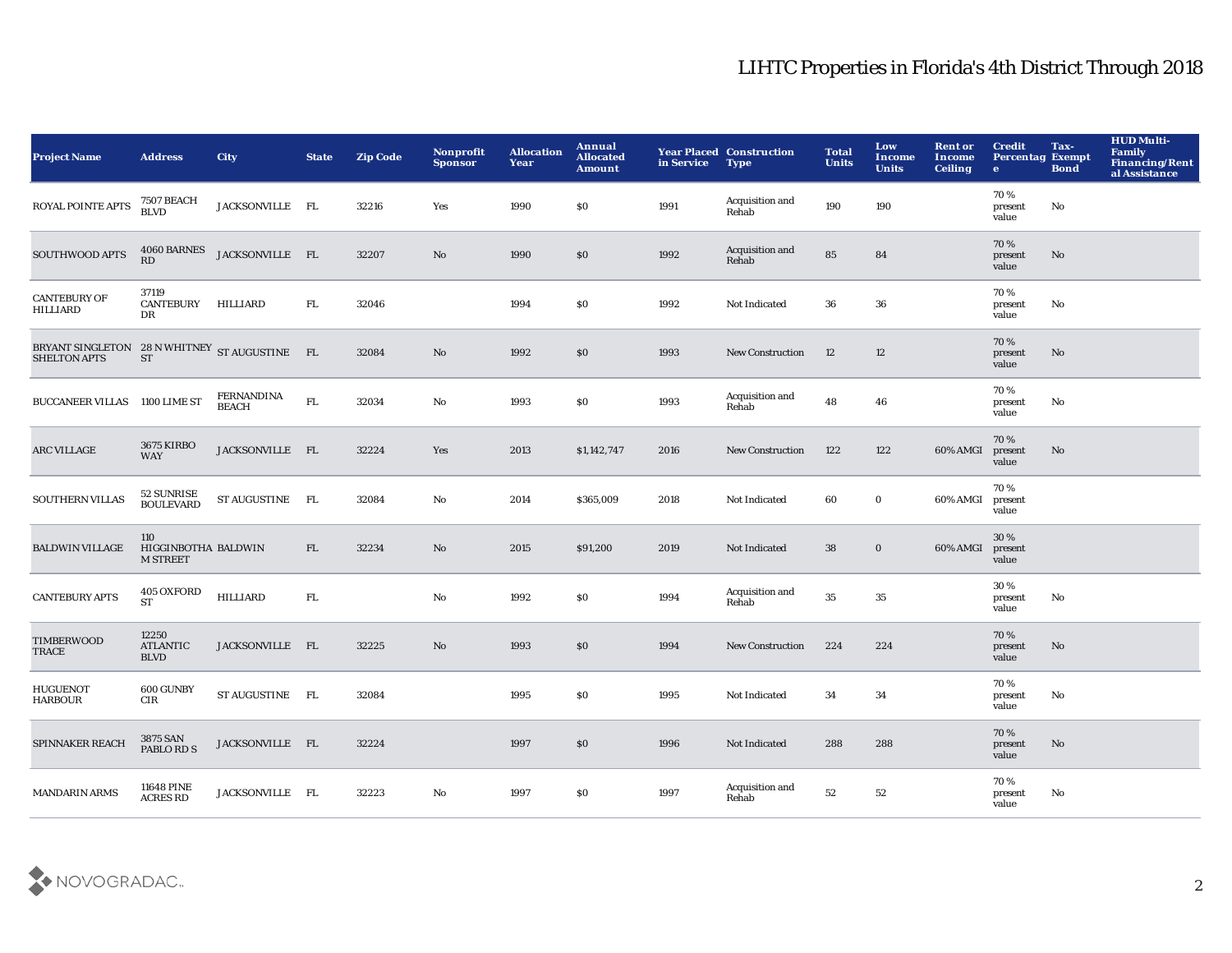| <b>Project Name</b>                       | <b>Address</b>                                | <b>City</b>                                 | <b>State</b> | <b>Zip Code</b> | <b>Nonprofit</b><br><b>Sponsor</b> | <b>Allocation</b><br>Year | Annual<br><b>Allocated</b><br><b>Amount</b> | in Service | <b>Year Placed Construction</b><br><b>Type</b> | <b>Total</b><br><b>Units</b> | Low<br>Income<br><b>Units</b> | <b>Rent or</b><br><b>Income</b><br><b>Ceiling</b> | <b>Credit</b><br><b>Percentag Exempt</b><br>$\bullet$ | Tax-<br><b>Bond</b> | <b>HUD Multi-</b><br>Family<br><b>Financing/Rent</b><br>al Assistance |
|-------------------------------------------|-----------------------------------------------|---------------------------------------------|--------------|-----------------|------------------------------------|---------------------------|---------------------------------------------|------------|------------------------------------------------|------------------------------|-------------------------------|---------------------------------------------------|-------------------------------------------------------|---------------------|-----------------------------------------------------------------------|
| <b>WHISPERING PINES</b><br>(ST AUGUSTINE) | 1200<br>CIR                                   | WHISPERING STAUGUSTINE FL                   |              | 32084           | $\mathbf{N}\mathbf{o}$             | 2000                      | \$0                                         | 1999       | New Construction                               | 192                          | 145                           |                                                   | 70%<br>present<br>value                               | No                  |                                                                       |
| <b>LOGAN'S POINTE</b>                     |                                               | 3544 ST JOHNS JACKSONVILLE FL<br>BLUFF RD S |              | 32224           | No                                 | 2000                      | S <sub>0</sub>                              | 2000       | <b>New Construction</b>                        | 248                          | 248                           |                                                   | 30%<br>present<br>value                               | Yes                 |                                                                       |
| <b>DEER MEADOW</b>                        | 8859 OLD<br><b>KINGS RD S</b>                 | JACKSONVILLE FL                             |              | 32257           | No                                 | 2001                      | \$0                                         | 2001       | <b>New Construction</b>                        | 200                          | 200                           |                                                   | 30 %<br>present<br>value                              | Yes                 |                                                                       |
| ORCHID TRACE                              | <b>ST</b>                                     | 69 W SEVENTH ATLANTIC BEACH FL              |              | 32233           | $\rm No$                           | 2001                      | \$0                                         | 2001       | New Construction                               | 28                           | 28                            |                                                   | 70%<br>present<br>value                               | No                  |                                                                       |
| PONCE HARBOR                              | 225 PONCE<br><b>HARBOR DR</b>                 | ST AUGUSTINE FL                             |              | 32086           | No                                 | 2003                      | \$0                                         | 2002       | <b>New Construction</b>                        | 144                          | 144                           |                                                   | 30 %<br>present<br>value                              | Yes                 |                                                                       |
| WHISPERING<br><b>WOODS</b>                | 210<br>WOODS LN                               | WHISPERING ST AUGUSTINE                     | FL           | 32084           | No                                 | 2004                      | \$0                                         | 2003       | <b>New Construction</b>                        | 200                          | 200                           |                                                   | 30%<br>present<br>value                               | Yes                 |                                                                       |
| <b>CAMRI GREEN</b>                        | 3820 LOSCO<br>RD                              | JACKSONVILLE FL                             |              | 32257           | $\rm No$                           | 2005                      | \$0                                         | 2004       | <b>New Construction</b>                        | 184                          | 184                           |                                                   | 30 %<br>present<br>value                              | Yes                 |                                                                       |
| <b>OAKS AT ST JOHNS</b>                   | <b>210 NETTLES</b><br>LN                      | PONTE VEDRA<br><b>BEACH</b>                 | FL.          | 32081           | No                                 | 2002                      | S <sub>0</sub>                              | 2004       | <b>New Construction</b>                        | 160                          | 160                           |                                                   | 70 %<br>present<br>value                              | No                  |                                                                       |
| THOMAS CHASE                              | RD                                            | 4901 SUNBEAM JACKSONVILLE FL                |              | 32257           | No                                 | 2004                      | \$0                                         | 2004       | New Construction                               | 268                          | 268                           |                                                   | 30%<br>present<br>value                               | Yes                 |                                                                       |
| <b>NASSAU CLUB</b>                        | 95150<br>WOODBRIDGE FERNANDINA<br><b>PKWY</b> | <b>BEACH</b>                                | ${\rm FL}$   | 32034           | $\rm No$                           | 2007                      | \$470,284                                   | 2005       | <b>New Construction</b>                        | 192                          | 148                           | 60% AMGI                                          | 30%<br>present<br>value                               | No                  |                                                                       |
| PINE MEADOWS<br>(JACKSONVILLE)            | <b>10740 BEACH</b><br><b>BLVD</b>             | JACKSONVILLE FL                             |              | 32246           | No                                 | 2003                      | \$0                                         | 2005       | New Construction                               | 224                          | 224                           |                                                   | 70%<br>present<br>value                               | No                  |                                                                       |
| <b>MADISON MANOR</b>                      | 7400 HOGAN<br>RD                              | JACKSONVILLE FL                             |              | 32216           | No                                 | 2008                      | \$1,180,000                                 | 2007       | New Construction                               | 160                          | 160                           | 60% AMGI                                          | 70%<br>present<br>value                               | No                  |                                                                       |
| PINEWOOD POINTE                           | 1801 KERNAN<br><b>BLVD S</b>                  | JACKSONVILLE FL                             |              | 32246           | No                                 | 2007                      | \$437,616                                   | 2007       | <b>New Construction</b>                        | 136                          | 136                           | 60% AMGI                                          | <b>Both 30%</b><br>and 70%<br>present<br>value        | Yes                 |                                                                       |